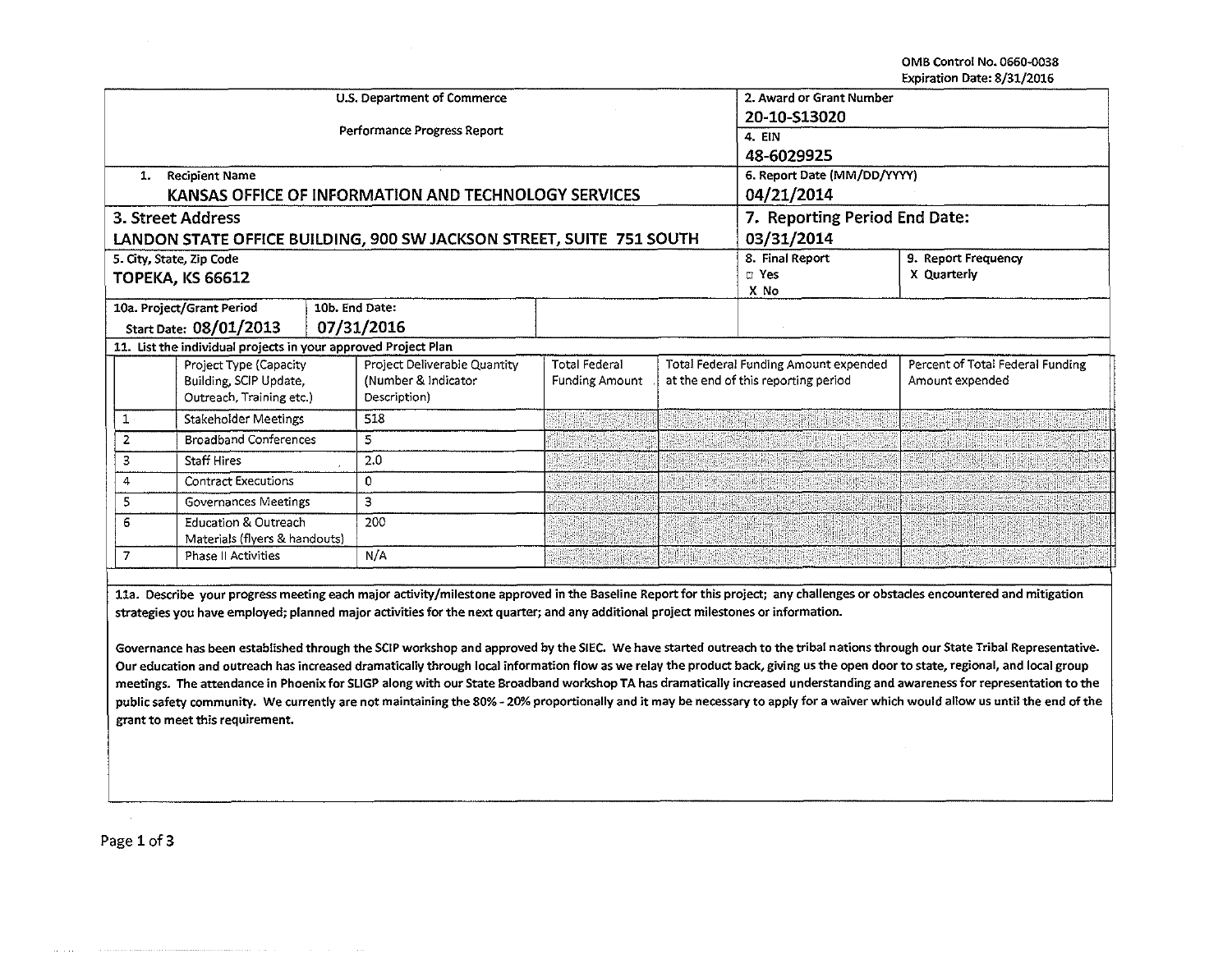11b. If the project team anticipates requesting any changes to the approved Baseline Report in the next quarter, describe those below. Note that any substantive changes to the Baseline Report must be approved by the Department of Commerce before implementation.

Not at this time.

llc. Provide any other information that would be useful to NTIA as it assesses this project's progress.

We completed our staffing and have been updating contact lists, assigning outreach areas to the coordinators, began the process of meeting local representatives, making PSBN a topic, and reviewing record keeping requirements with other state agencies involved.

11d. Describe any success stories or best practices you have identified. Please be as specific as possible.

Through our outreach efforts, we have discovered the best way to gain local interest and "buy-in" is to remind the public safety community that the system will be built on the information they inject providing usage needs and coverage objectives at the local level.

12. Personnel

12a. If the project is not fully staffed, describe how any lack of staffing may impact the project's time line and when the project will be fully staffed.

12b. Staffing Table

| Job Title                                                                                                                             |                                                                                            |                          | FTE %                      |                                                      | Change                |             |                                                |                                   |                        |
|---------------------------------------------------------------------------------------------------------------------------------------|--------------------------------------------------------------------------------------------|--------------------------|----------------------------|------------------------------------------------------|-----------------------|-------------|------------------------------------------------|-----------------------------------|------------------------|
| <b>SWIC</b>                                                                                                                           |                                                                                            |                          |                            | Provide oversight of all SLIGP project activities    |                       |             |                                                |                                   | No change              |
| <b>OEC Trainer</b>                                                                                                                    |                                                                                            |                          |                            | Dissemination of SLIGP information to general public |                       |             |                                                |                                   | No Change              |
| .54<br><b>OEC Trainer</b>                                                                                                             |                                                                                            |                          |                            | Dissemination of SLIGP information to general public | No change             |             |                                                |                                   |                        |
| 1.0<br>Outreach Coordinator                                                                                                           |                                                                                            |                          |                            | Education & outreach of PSBN to general public       | Started work on SLIGP |             |                                                |                                   |                        |
| 1.0<br>Outreach Coordinator                                                                                                           |                                                                                            |                          |                            | Education & outreach of PSBN to general public       | Started work on SLIGP |             |                                                |                                   |                        |
| Grant Administrator                                                                                                                   |                                                                                            |                          |                            | Administer SLIGP grant                               | Change in staff       |             |                                                |                                   |                        |
|                                                                                                                                       |                                                                                            |                          |                            |                                                      | member                |             |                                                |                                   |                        |
| Add Row<br>Remove Row                                                                                                                 |                                                                                            |                          |                            |                                                      |                       |             |                                                |                                   |                        |
| 13. Subcontracts (Vendors and/or Subrecipients)                                                                                       |                                                                                            |                          |                            |                                                      |                       |             |                                                |                                   |                        |
| 13a. Subcontracts Table – Include all subcontractors. The totals from this table must equal the "Subcontracts Total" in Question 14f. |                                                                                            |                          |                            |                                                      |                       |             |                                                |                                   |                        |
| Name                                                                                                                                  | <b>Subcontract Purpose</b>                                                                 | Type<br>(Vendor/Subrec.) | RFP/RFQ<br>issued<br>(Y/N) | Contract<br>Executed<br>(Y/N)                        | Start<br>Date         | End<br>Date | <b>Total Federal</b><br><b>Funds Allocated</b> | Total Matching<br>Funds Allocated | Project and % Assigned |
| TBD.                                                                                                                                  | Program Development<br>Information Gathering<br>Legal Assistance<br>Assistance as Required | Vendor                   | N                          | $N$ .                                                | TBD.                  | <b>TBD</b>  | \$863,593                                      | \$O                               |                        |

Page 2 of 3